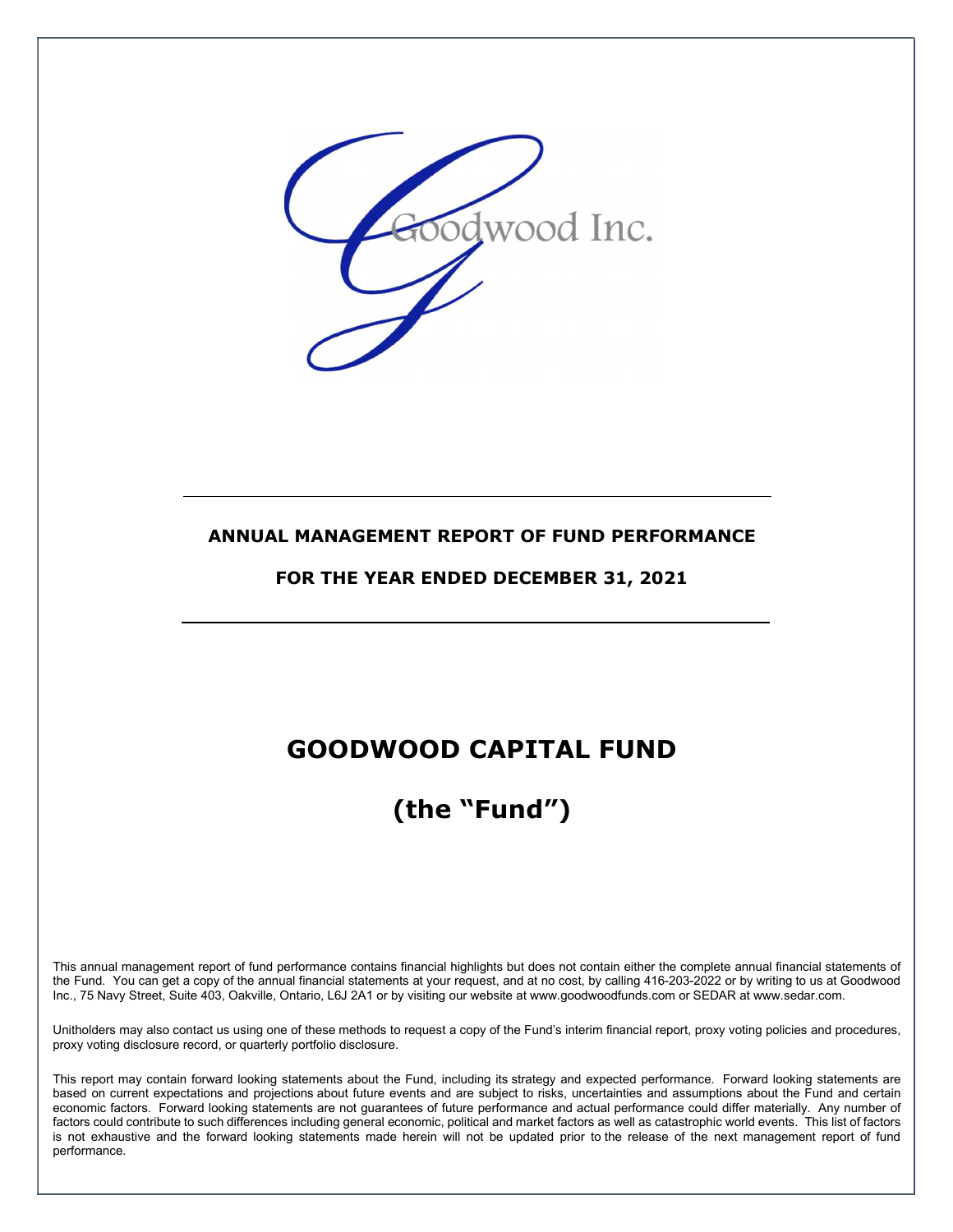## MANAGEMENT DISCUSSION OF FUND PERFORMANCE

#### Investment Objective and Strategies

The investment objective of the Fund is to achieve capital appreciation by investing primarily in equity securities of North American companies over a broad range of industry sectors.

 In making investment decisions on behalf of the Fund, Goodwood Inc., the portfolio manager (hereinafter referred to as "Goodwood", or the "Manager" or "we") uses a bottom-up approach to investing, which involves intensive analysis of the individual company and associated industry conditions. The investment strategy is value-oriented, where focus is placed on companies that Goodwood believes possess a market price significantly below the intrinsic or true economic value of the business and/or generate strong return on invested capital with reinvestment opportunities and possess excess free cash flow allowing for internally funded growth, debt repayment, dividends and/or buybacks.

#### Risk

The risks associated with investing in this Fund remain as discussed in the Simplified Prospectus dated May 25, 2021, amended October 4, 2021. The Fund continues to be suitable for those investors with a medium to high risk tolerance and who plan to invest for the long term.

The Fund's overall level of risk has not changed materially in the past year. The Fund is suitable for investors who are willing to accept the higher risks associated with investing in or having exposure to small and/or microcap issuers. As well, the Fund holds a concentrated portfolio of investments and may, from time to time, hold a large portion of its investments in a single issuer or a relatively small number of securities, which make the Fund susceptible to higher volatility since the value of the Fund's portfolio will vary more in response to changes in the market value of these securities.

In certain instances, either through the Fund's ownership of an issuer's securities, having a principal of the Manager appointed to the board of directors or through some other relationship between the Manager and an issuer held by the Fund, the Manager may come into possession of material non-public information that restricts the Manager's ability to trade in securities of that issuer. This may impact the value of the Fund as the increased liquidity risk could impact the Fund's ability to buy or sell the securities of the issuer until the information becomes public knowledge.

#### Results of Operations

The Fund's net assets decreased by 12.2% for the 12-month period ended December 31, 2021 from \$7.283 million at January 1, 2021 to \$6.397 million at December 31, 2021. The decrease in net assets over the period is attributable to 2021 Fund investment performance and net portfolio redemptions during the year.

For the year ended December 31, 2021, Class A units of the Fund returned -5.83% and Class F units returned -4.76%. The Fund's performance is net of all fees and expenses. Please also refer to Past Performance section.

As at December 31, 2021, the Fund was 97.4% invested, with the Fund holding 30 investments across 8 industry sectors. The Fund had 95.4% of the portfolio invested in publicly listed North American equity securities, 2.0% in private securities (i.e., companies that do not have quoted prices in active markets) and 2.6% in net cash. During the period, the Fund's month-end net cash levels fluctuated between 0.9% and 13.8%.

During 2021, the Fund initiated positions in Voxtur Analytics Corp, Quipt Home Medical Corp., Quisitive Technology Solutions Inc. and Sangoma Technologies Corp. along with other smaller position in the healthcare and industrial sectors. The Fund sold and reduced exposure to several US equities during the period that no longer had attractive growth prospects in the portfolio manager's view. As the Fund has a growth bias, it continues to invest in businesses that have the potential to deliver strong revenue growth, supported by an

bodwood Inc.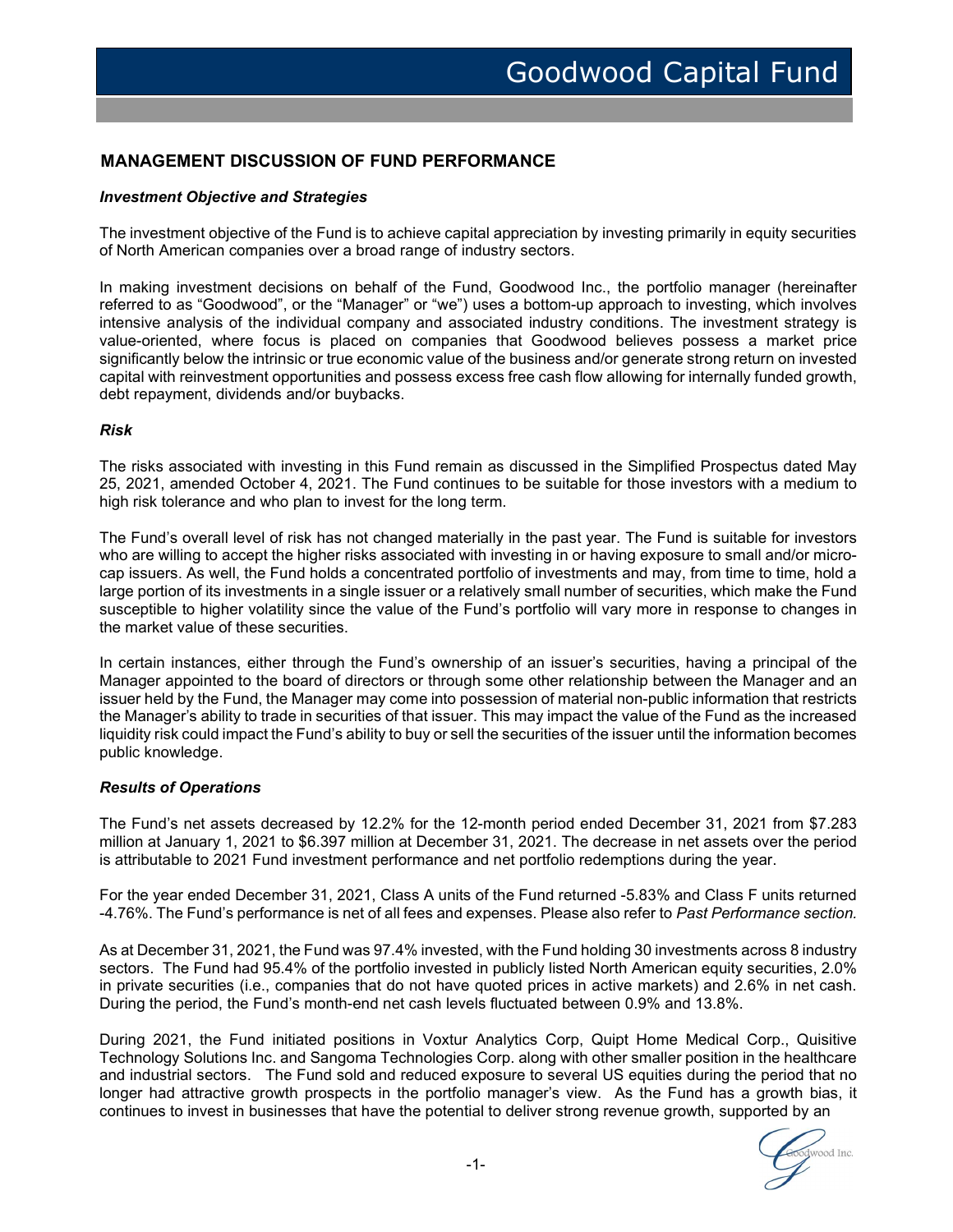## Results of Operations Continued…

industry with secular growth potential, all the while maintaining a prudent level of profitability and balance sheet liquidity.

In broad terms, the Fund's 2021 underperformance relative to the Canadian broad market can be characterized as follows:

- 1) Lack of catalysts several of the Fund's holdings were expected to have positive catalysts in 2021. However, partially due to COVID-19 and other external market conditions, these catalysts did not materialize. We believe these catalysts have been deferred to 2022 and could be a driving factor behind a strong recovery in the stock price.
- 2) Sector rotation second half of 2021, we witnessed a very strong rotation out of growth and into value/cyclicals. Drivers of this being a rise in interest rates and a surge in commodity prices. This rotation was a headwind for the Fund, as the Fund tends to have a growth bias and very little exposure to commodity businesses.
- 3) Forced liquidation we believe several of the Fund's holdings were victims of forced liquidation by either retail investors or small fund managers. Given the low market capitalization and trading liquidity, even the smallest indiscriminate seller can have an adverse effect on the stock's price movement.
- 4) Valuation re-rating while we wouldn't characterize the Fund's holding as expensive vis-à-vis their intrinsic value; some may appear modestly expensive on near term multiples. We certainly weren't buying unprofitable businesses trading at double-digit EV/Sales multiples. Still, a modestly profitable business trading at 5x EV/Sales saw a significant re-rating in the latter half of 2021.

Irrespective of how the shares performed in 2021, the Fund's holdings continue to execute fundamentally, giving us the confidence and conviction to continue to own the investments in the portfolio. Furthermore, while fundamentals improved, valuations re-rated, which we believe sets up the Fund's holdings nicely for potential future returns.

#### Recent Developments

#### Investment Portfolio

One of the key strategies of the Goodwood Capital Fund is the opportunistic allocation the Fund can make to private investments. We note however there are regulatory restrictions on the amount of illiquid securities the Fund may hold. At Goodwood, we have the unique ability to source and invest in private investments and have a long and successful track record of doing so. We intend to continue to prudently allocate capital to private investments within the Fund's investment parameters when we identify investment opportunities with exceptional return potential that more than compensates us for the additional risk and lack of liquidity inherent in private investments. The Fund continues to hold a position in Convertible Notes and Warrants of Virginia Black LLC, a US private company. As at December 31, 2021 the position was carried at a fair value of \$Nil. To date, the Company has failed to re-pay any of the Note including accrued and unpaid interest. Goodwood has issued notice of default to the Company and continues to work to negotiate an extension agreement with the Company.

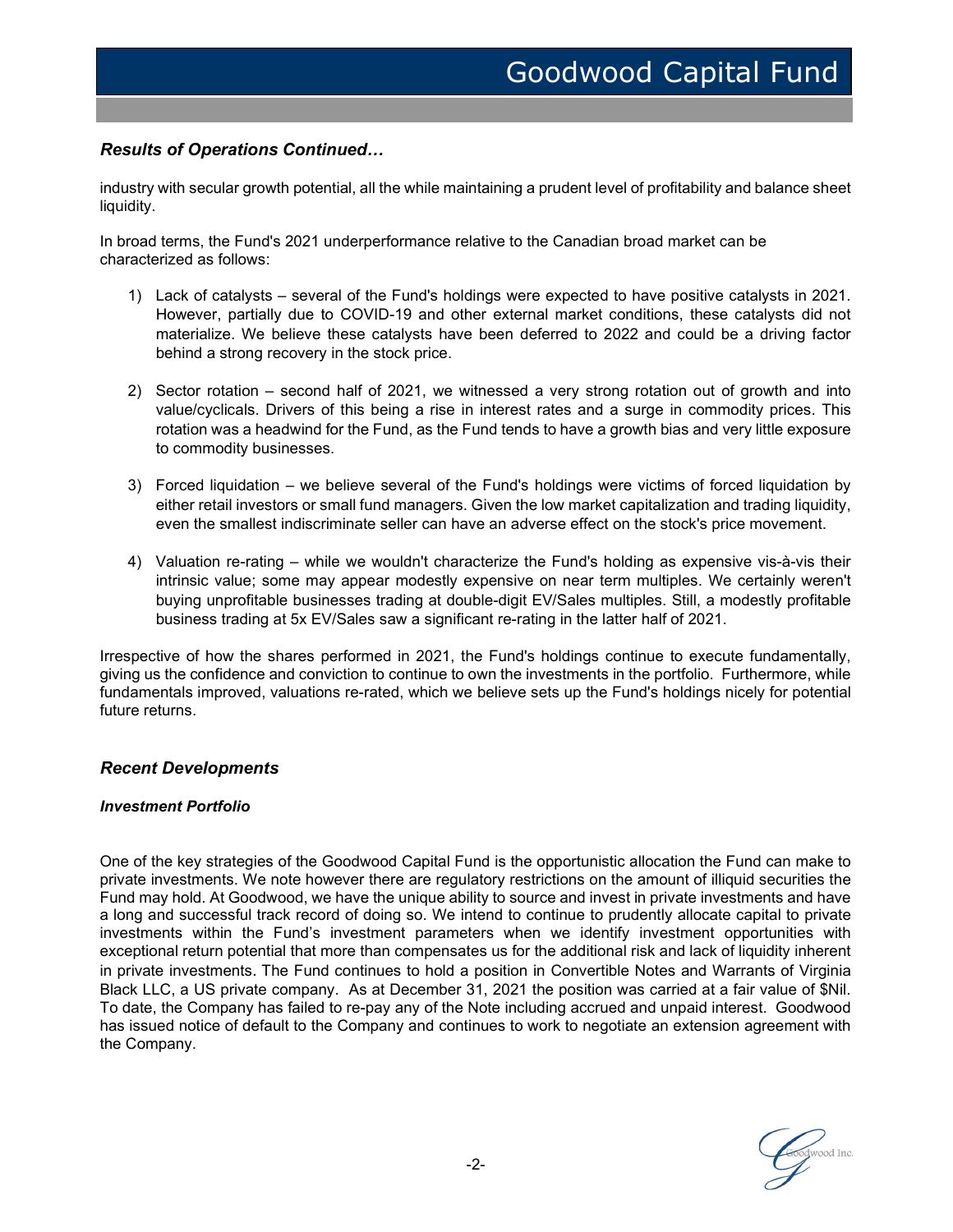## Recent Developments Continued…

#### **Outlook**

The start of 2022 has created a challenging environment for broader markets as well as the Fund. Several risks have emerged so far and will likely continue to persist throughout the year. Rising interest rates, elevated valuations, broad based de-risking of portfolios were broadly anticipated. However, the speed of which these risks materialized did surprise the market. The deepening conflict in Ukraine and Russia was a shock to the market, and one which could have long term profound implications globally. The obvious near-term implications are on commodity prices, rising inflation with a weakening economy (i.e., stagflation) and what this means for global Central Bank policies, which were on a very hawkish trajectory. Beyond the near term, there are very complicated and critical second order impacts that investors are starting to think through, but do not yet have a strong view on either way (i.e., de-coupling of global Central Bank policies, speed and trajectory of energy transition, a world that's bifurcated into developed and emerging markets, acceleration of onshoring critical supply chains and energy policies, sustained surge in commodity prices particularly rare earth metals, etc.). To manage these risks, the Fund invests in businesses that can execute on their growth plans through a challenging macro environment. Obviously, the Fund's investments are not immune to these risks, but we do believe they are manageable. Therefore, notwithstanding a major economic crisis, we believe the Fund's investments should be able to continue to grow and compound its intrinsic value over the coming years.

#### **Other**

Effective October 4, 2021, Goodwood announced the appointment of Waypoint Investment Partners Inc. ("Waypoint") as sub-adviser to Goodwood, in respect of the management of the Fund's investment portfolio. Gajan Kulasingam, CFA, CPA, CA, lead portfolio manager of the Fund since 2019, will continue to be principally responsible for steering the investment program for the Fund and making recommendations with respect to the investments of the Fund as a portfolio manager at Waypoint. Goodwood will continue to maintain direct relationships with its clients as Manager while Waypoint will provide sub-advisory services. There is no change to the Fund's investment objective or investment strategies resulting from this appointment. Peter Puccetti, CFA, Chairman and Chief Investment Officer of the Manager, will continue to have ultimate decision-making authority.

The Fund did not undergo any other material changes during the reporting period, including, but not limited to, its strategic positioning, accounting policies or composition of its Independent Review Committee ("IRC").

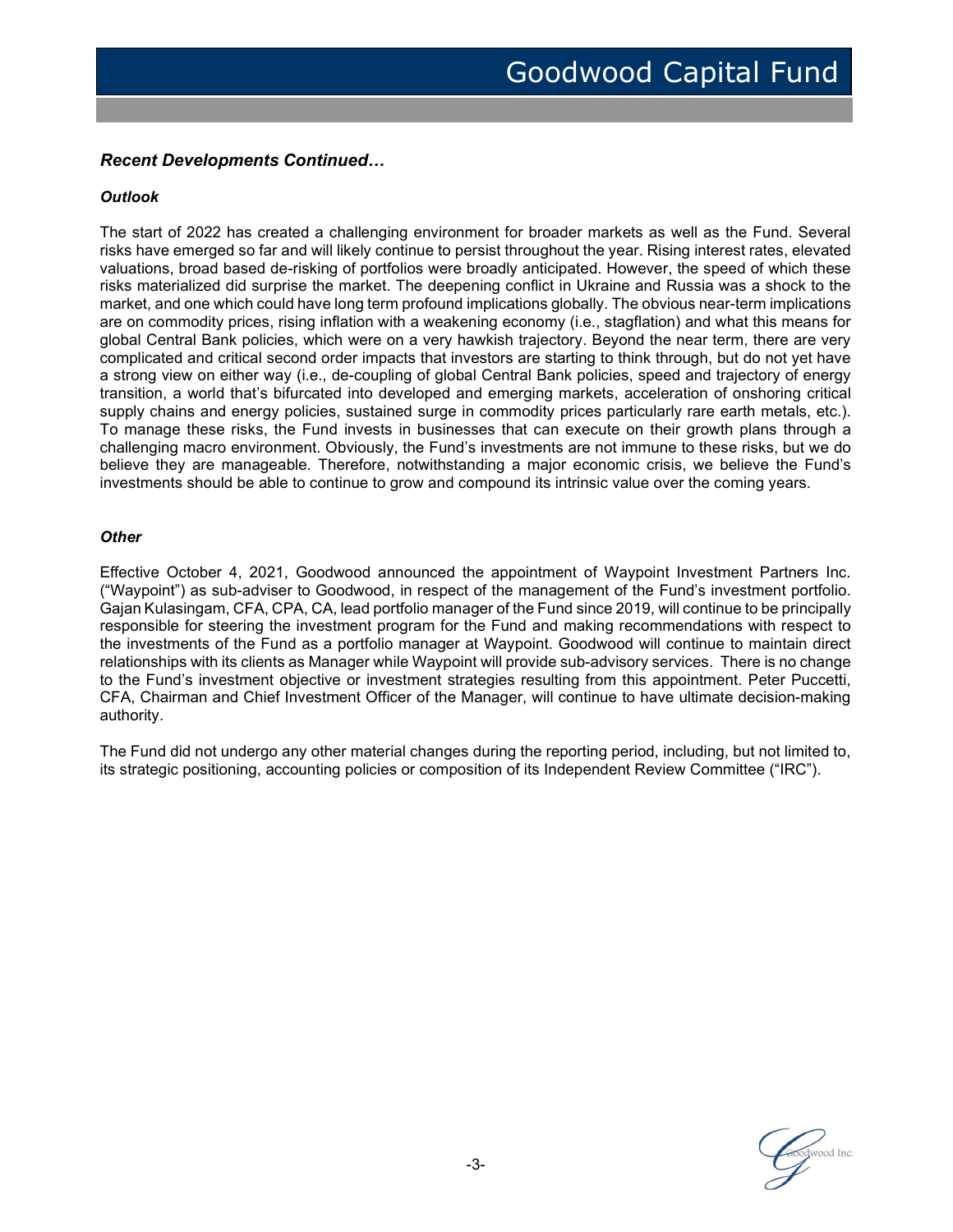## Related Party Transactions

#### Management Fees

Goodwood is responsible for the day-to-day business operations and affairs of the Fund and on this basis, is entitled to fees as described under "Management Fees" on page 6.

#### Brokerage Commissions

Total brokerage commissions paid by the Fund during the year ended December 31, 2021 were \$21,631 and commissions on corporate finance transactions amounted to \$29,850. Therefore, total commissions directed by the Fund in 2021 were \$51,481. Out of this amount, gross fees and commissions paid to the Manager for acting as broker in respect of portfolio transactions for the Fund during the year were approximately \$25,875, a portion of which was rebated to the Fund per policy.

#### **Other**

Principals of Goodwood Inc. may, from time to time, accept officer positions and/or directorships and/or provide services to or have other relationships with companies unrelated to Goodwood Inc., including issuers in which clients are invested. In this circumstance, that company would be considered under relevant securities law to be a "connected issuer" to Goodwood Inc. We maintain a list of these companies on our website at www.goodwoodfunds.com and have adopted policies and procedures to address conflicts of interest with respect to these relationships. This list may change from time to time, therefore the Manager recommends that investors refer to the website frequently and before making additional purchases of units of the Fund. Currently, MV Realty Holdings, LLC ("MVR") Goodwood MVR Investors, Inc. are considered connected issuers to the Manager. Furthermore, Goodwood Inc., or an affiliate of Goodwood Inc., may provide services to and receive compensation from issuers in which the Funds are invested. Goodwood Inc. entered into a 4 year Consulting Agreement with Medexus Pharmaceuticals Inc. dated October 16, 2018 and 3 year Consulting Agreement with MVR dated August 1, 2020. Goodwood may also provide services to other issuers in which clients are not invested.

From time to time the Manager, certain officers, directors and key personnel of the Manager, or an affiliate of the Manager, may in the future provide services to and receive compensation from other issuers in which the Fund is invested. It is the policy of Goodwood to make appropriate adjustments to the fees charged by it to the Fund where the fees or other compensation is received directly from issuers in which the Fund is invested. Total fee rebate paid to the Fund during the year ended December 31, 2021 was approximately \$1,189.

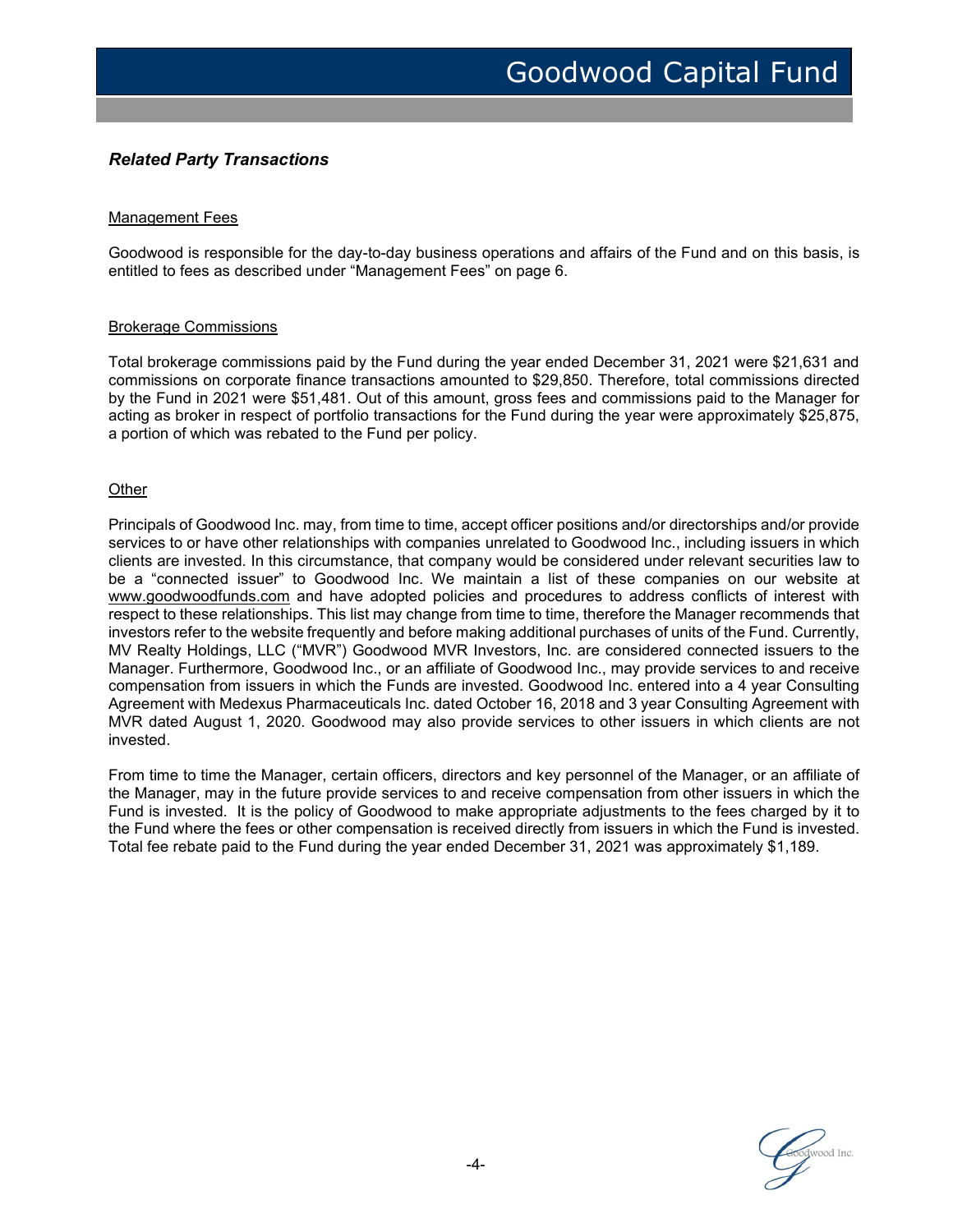#### Financial Highlights, Ratios and Supplemental Data

## The Fund's Net Assets Per Unit  $(\$)$ <sup>1</sup>

|                                                                                                                                                                                                                                                                                                                                                                                                                                                                                                                                                                                                                                                                                             |                |                                            |                       |                          |                        |                  |                           | <b>Goodwood Capital Fund</b> |                          |                        |
|---------------------------------------------------------------------------------------------------------------------------------------------------------------------------------------------------------------------------------------------------------------------------------------------------------------------------------------------------------------------------------------------------------------------------------------------------------------------------------------------------------------------------------------------------------------------------------------------------------------------------------------------------------------------------------------------|----------------|--------------------------------------------|-----------------------|--------------------------|------------------------|------------------|---------------------------|------------------------------|--------------------------|------------------------|
|                                                                                                                                                                                                                                                                                                                                                                                                                                                                                                                                                                                                                                                                                             |                |                                            |                       |                          |                        |                  |                           |                              |                          |                        |
| <b>Financial Highlights, Ratios and Supplemental Data</b>                                                                                                                                                                                                                                                                                                                                                                                                                                                                                                                                                                                                                                   |                |                                            |                       |                          |                        |                  |                           |                              |                          |                        |
|                                                                                                                                                                                                                                                                                                                                                                                                                                                                                                                                                                                                                                                                                             |                |                                            |                       |                          |                        |                  |                           |                              |                          |                        |
| The following tables show selected key financial information about the Fund and are intended to help you<br>understand the Fund's financial performance for the twelve-month period ending December 31, 2021 and                                                                                                                                                                                                                                                                                                                                                                                                                                                                            |                |                                            |                       |                          |                        |                  |                           |                              |                          |                        |
| the past five years ending December 31.                                                                                                                                                                                                                                                                                                                                                                                                                                                                                                                                                                                                                                                     |                |                                            |                       |                          |                        |                  |                           |                              |                          |                        |
|                                                                                                                                                                                                                                                                                                                                                                                                                                                                                                                                                                                                                                                                                             |                |                                            |                       |                          |                        |                  |                           |                              |                          |                        |
| The Fund's Net Assets Per Unit (\$) $^\text{1}$                                                                                                                                                                                                                                                                                                                                                                                                                                                                                                                                                                                                                                             |                |                                            |                       |                          |                        |                  |                           |                              |                          |                        |
|                                                                                                                                                                                                                                                                                                                                                                                                                                                                                                                                                                                                                                                                                             |                | 2021                                       |                       | 2020                     |                        | 2019             |                           | 2018                         | 2017                     |                        |
|                                                                                                                                                                                                                                                                                                                                                                                                                                                                                                                                                                                                                                                                                             | Class A        | <b>Class F</b>                             | Class A               | <b>Class F</b>           |                        | Class A Class F  |                           | Class A Class F              | Class A                  | <b>Class F</b>         |
| Net Assets, beginning of year                                                                                                                                                                                                                                                                                                                                                                                                                                                                                                                                                                                                                                                               | \$26.59        | \$17.84                                    | \$16.17               | \$10.73                  | \$15.72                | \$10.31          | \$18.12                   | \$11.75                      | \$17.35                  | \$11.13                |
| Increase (decrease) from operations:<br>Total revenue                                                                                                                                                                                                                                                                                                                                                                                                                                                                                                                                                                                                                                       | 0.31           | 0.21                                       | 0.12                  | 0.04                     | 0.29                   | 0.19             | 0.33                      | 0.22                         | 0.26                     | 0.18                   |
| Total expenses                                                                                                                                                                                                                                                                                                                                                                                                                                                                                                                                                                                                                                                                              | (1.17)         | (0.58)                                     | (0.86)                | (0.47)                   | (0.74)                 | (0.37)           | (0.82)                    | (0.41)                       | (0.80)                   | (0.41)                 |
| Realized gain (loss) on investments<br>Unrealized gain (loss) on investments                                                                                                                                                                                                                                                                                                                                                                                                                                                                                                                                                                                                                | 2.99<br>(3.70) | 2.06<br>(2.55)                             | 10.21<br>0.29         | 10.94<br>0.18            | 1.46<br>(0.39)         | 0.78<br>(0.00)   | 0.21<br>(2.08)            | 0.16<br>(1.40)               | 0.76<br>0.32             | 0.46<br>0.75           |
| Total increase (decrease) from operations <sup>2</sup>                                                                                                                                                                                                                                                                                                                                                                                                                                                                                                                                                                                                                                      | (1.58)         | (0.87)                                     | 9.75                  | 10.69                    | 0.61                   | 0.60             | (2.35)                    | (1.43)                       | 0.55                     | 0.98                   |
| Distributions:                                                                                                                                                                                                                                                                                                                                                                                                                                                                                                                                                                                                                                                                              |                |                                            |                       |                          |                        |                  |                           |                              |                          |                        |
| From dividends<br>From capital gains                                                                                                                                                                                                                                                                                                                                                                                                                                                                                                                                                                                                                                                        | 0.00<br>0.00   | 0.00<br>0.00                               | 0.00<br>0.00          | 0.00<br>0.00             | 0.00<br>0.00           | 0.00<br>0.00     | 0.00<br>0.00              | 0.00<br>0.00                 | 0.00<br>0.00             | 0.00<br>0.00           |
| Total Annual Distributions <sup>3</sup>                                                                                                                                                                                                                                                                                                                                                                                                                                                                                                                                                                                                                                                     | 0.00           | 0.00                                       | 0.00                  | 0.00                     | 0.00                   | 0.00             | 0.00                      | 0.00                         | 0.00                     | 0.00                   |
| Net Assets, end of year                                                                                                                                                                                                                                                                                                                                                                                                                                                                                                                                                                                                                                                                     | \$25.04        | \$16.99                                    | \$26.59               | \$17.84                  | \$16.17                | \$10.73          | \$15.72                   | \$10.31                      | \$18.12                  | \$11.75                |
| <sup>1</sup> For the period ended December 31, 2021 and years ended December 31. The information for each December 2021, 2020, 2019, 2018<br>and 2017 is derived from the Fund's audited annual financial statements prepared in accordance with IFRS. The net assets per unit<br>presented in the financial statements may differ from the net asset value calculated for fund pricing purposes.<br><sup>2</sup> Net assets and distributions are based on the actual number of units outstanding at the relevant time. The increase/decrease from<br>operations is based on the weighted average number of units outstanding over the financial period. The table is not intended to be a |                |                                            |                       |                          |                        |                  |                           |                              |                          |                        |
| reconciliation of beginning to ending net asset value per unit.                                                                                                                                                                                                                                                                                                                                                                                                                                                                                                                                                                                                                             |                |                                            |                       |                          |                        |                  |                           |                              |                          |                        |
| <sup>3</sup> Distributions were reinvested in additional units of the Fund.                                                                                                                                                                                                                                                                                                                                                                                                                                                                                                                                                                                                                 |                |                                            |                       |                          |                        |                  |                           |                              |                          |                        |
|                                                                                                                                                                                                                                                                                                                                                                                                                                                                                                                                                                                                                                                                                             |                |                                            |                       |                          |                        |                  |                           |                              |                          |                        |
| Ratios and Supplemental Data <sup>1</sup>                                                                                                                                                                                                                                                                                                                                                                                                                                                                                                                                                                                                                                                   |                |                                            |                       |                          |                        |                  |                           |                              |                          |                        |
|                                                                                                                                                                                                                                                                                                                                                                                                                                                                                                                                                                                                                                                                                             |                | 2021                                       |                       | 2020                     |                        | 2019             |                           | 2018                         |                          | 2017                   |
|                                                                                                                                                                                                                                                                                                                                                                                                                                                                                                                                                                                                                                                                                             | Class A        | Class F                                    | Class A               | Class F                  | <b>Class A</b>         | <b>Class F</b>   | Class A                   | <b>Class F</b>               |                          | Class A Class F        |
| Total net asset value (000s)<br>Number of units outstanding                                                                                                                                                                                                                                                                                                                                                                                                                                                                                                                                                                                                                                 | \$             | 2,623<br>3,773<br>\$<br>154,433<br>150,687 | 4,165<br>s<br>156,630 | -S<br>3,118<br>174,803   | $$3,374$ \$<br>208,619 | 1,216<br>113,361 | 4,426 \$<br>\$<br>281,634 | 1,718<br>166,709             | l \$<br>6,529<br>360,285 | 2,160<br>S.<br>183,775 |
| Management expense ratio <sup>2</sup>                                                                                                                                                                                                                                                                                                                                                                                                                                                                                                                                                                                                                                                       |                | 2.87%<br>4.02%                             |                       | 4.85%<br>3.62%           | 3.94%                  | 2.81%            | 3.65%                     | 2.51%                        | 3.96%                    | 2.98%                  |
| Management expense ratio before waivers or absorptions                                                                                                                                                                                                                                                                                                                                                                                                                                                                                                                                                                                                                                      |                | 2.87%<br>4.02%                             |                       | 3.62%<br>4.85%           | 3.94%                  | 2.81%            | 3.65%                     | 2.51%                        | 3.96%                    | 2.98%                  |
|                                                                                                                                                                                                                                                                                                                                                                                                                                                                                                                                                                                                                                                                                             |                |                                            |                       |                          |                        |                  |                           |                              |                          |                        |
| Trading expense ratio <sup>3</sup><br>Portfolio turnover rate 4                                                                                                                                                                                                                                                                                                                                                                                                                                                                                                                                                                                                                             |                | 0.29%<br>0.29%<br>54.47%<br>54.47%         | 95.97%                | 0.40%<br>0.44%<br>95.97% | 0.52%<br>117.32%       | 0.55%<br>117.32% | 0.74%<br>124.35%          | 0.75%<br>124.35%             | 0.67%<br>157.86%         | 0.68%<br>157.86%       |

## Ratios and Supplemental Data<sup>1</sup>

| Unrealized gain (loss) on investments                                                                                                                                                                                                                                                                                                                                                                                                                                                 |         | 2.06            |                 | 10.21                 |                 | 1.46    |                           | 0.21             | 0.16             | 0.76             | 0.46             |
|---------------------------------------------------------------------------------------------------------------------------------------------------------------------------------------------------------------------------------------------------------------------------------------------------------------------------------------------------------------------------------------------------------------------------------------------------------------------------------------|---------|-----------------|-----------------|-----------------------|-----------------|---------|---------------------------|------------------|------------------|------------------|------------------|
|                                                                                                                                                                                                                                                                                                                                                                                                                                                                                       | (3.70)  | (2.55)          |                 | 0.29                  | 0.18            | (0.39)  | (0.00)                    | (2.08)           | (1.40)           | 0.32             | 0.75             |
| Total increase (decrease) from operations <sup>2</sup>                                                                                                                                                                                                                                                                                                                                                                                                                                | (1.58)  | (0.87)          |                 | 9.75                  | 10.69           | 0.61    | 0.60                      | (2.35)           | (1.43)           | 0.55             | 0.98             |
| Distributions:                                                                                                                                                                                                                                                                                                                                                                                                                                                                        |         |                 |                 |                       |                 |         |                           |                  |                  |                  |                  |
| From dividends                                                                                                                                                                                                                                                                                                                                                                                                                                                                        | 0.00    | 0.00            |                 | 0.00                  | 0.00            | 0.00    | 0.00                      | 0.00             | 0.00             | 0.00             | 0.00             |
| From capital gains                                                                                                                                                                                                                                                                                                                                                                                                                                                                    | 0.00    | 0.00            |                 | 0.00                  | 0.00            | 0.00    | 0.00                      | 0.00             | 0.00             | 0.00             | 0.00             |
| Total Annual Distributions <sup>3</sup>                                                                                                                                                                                                                                                                                                                                                                                                                                               | 0.00    | 0.00            |                 | 0.00                  | 0.00            | 0.00    | 0.00                      | 0.00             | 0.00             | 0.00             | 0.00             |
| Net Assets, end of year                                                                                                                                                                                                                                                                                                                                                                                                                                                               | \$25.04 | \$16.99         |                 | \$26.59               | \$17.84         | \$16.17 | \$10.73                   | \$15.72          | \$10.31          | \$18.12          | \$11.75          |
| and 2017 is derived from the Fund's audited annual financial statements prepared in accordance with IFRS. The net assets per unit<br>presented in the financial statements may differ from the net asset value calculated for fund pricing purposes.                                                                                                                                                                                                                                  |         |                 |                 |                       |                 |         |                           |                  |                  |                  |                  |
| <sup>2</sup> Net assets and distributions are based on the actual number of units outstanding at the relevant time. The increase/decrease from<br>operations is based on the weighted average number of units outstanding over the financial period. The table is not intended to be a<br>reconciliation of beginning to ending net asset value per unit.<br><sup>3</sup> Distributions were reinvested in additional units of the Fund.<br>Ratios and Supplemental Data <sup>1</sup> |         |                 |                 |                       |                 |         |                           |                  |                  |                  |                  |
|                                                                                                                                                                                                                                                                                                                                                                                                                                                                                       |         | 2021            |                 |                       | 2020            |         | 2019                      |                  | 2018             |                  | 2017             |
|                                                                                                                                                                                                                                                                                                                                                                                                                                                                                       | Class A |                 | Class F         | <b>Class A</b>        | Class F         |         | Class A Class F           | Class A          | <b>Class F</b>   |                  | Class A Class F  |
|                                                                                                                                                                                                                                                                                                                                                                                                                                                                                       |         |                 |                 |                       |                 |         |                           |                  |                  |                  |                  |
| Total net asset value (000s)                                                                                                                                                                                                                                                                                                                                                                                                                                                          | \$      | 3,773<br>-S     | 2,623           | 4,165<br>$\mathbb{S}$ | 3,118<br>S.     | S.      | 3,374<br>1,216<br>\$      | 4,426<br>l \$    | 1,718<br>\$      | s.<br>6,529      | 2,160<br>S.      |
| Number of units outstanding                                                                                                                                                                                                                                                                                                                                                                                                                                                           |         | 150,687         | 154,433         | 156,630               | 174,803         | 208,619 | 113,361                   | 281,634          | 166,709          | 360,285          | 183,775          |
| Management expense ratio <sup>2</sup>                                                                                                                                                                                                                                                                                                                                                                                                                                                 |         | 4.02%<br>4.02%  | 2.87%           | 4.85%<br>4.85%        | 3.62%           |         | 2.81%<br>3.94%<br>3.94%   | 3.65%<br>3.65%   | 2.51%            | 3.96%<br>3.96%   | 2.98%            |
| Management expense ratio before waivers or absorptions                                                                                                                                                                                                                                                                                                                                                                                                                                |         |                 | 2.87%           |                       | 3.62%           |         | 2.81%                     |                  | 2.51%            |                  | 2.98%            |
| Trading expense ratio <sup>3</sup><br>Portfolio turnover rate <sup>4</sup>                                                                                                                                                                                                                                                                                                                                                                                                            |         | 0.29%<br>54.47% | 0.29%<br>54.47% | 0.40%<br>95.97%       | 0.44%<br>95.97% | 117.32% | 0.52%<br>0.55%<br>117.32% | 0.74%<br>124.35% | 0.75%<br>124.35% | 0.67%<br>157.86% | 0.68%<br>157.86% |

 $^{\rm 3}$  The trading expense ratio represents total commissions and other portfolio transaction costs expressed as an annualized percentage of daily average net asset value during the period.

<sup>4</sup>The Fund's portfolio turnover rate indicates how actively the Fund's portfolio adviser manages its portfolio investments. A portfolio turnover rate of 100% is equivalent to the Fund buying and selling all of the securities in its portfolio once in the course of the period. The higher a fund's portfolio turnover rate in a period, the greater the trading costs payable by the fund in the period, and the greater the chance of an investor receiving taxable capital gains in the period. There is not necessarily a relationship between a high turnover rate and the performance of a fund.

Coodwood Inc.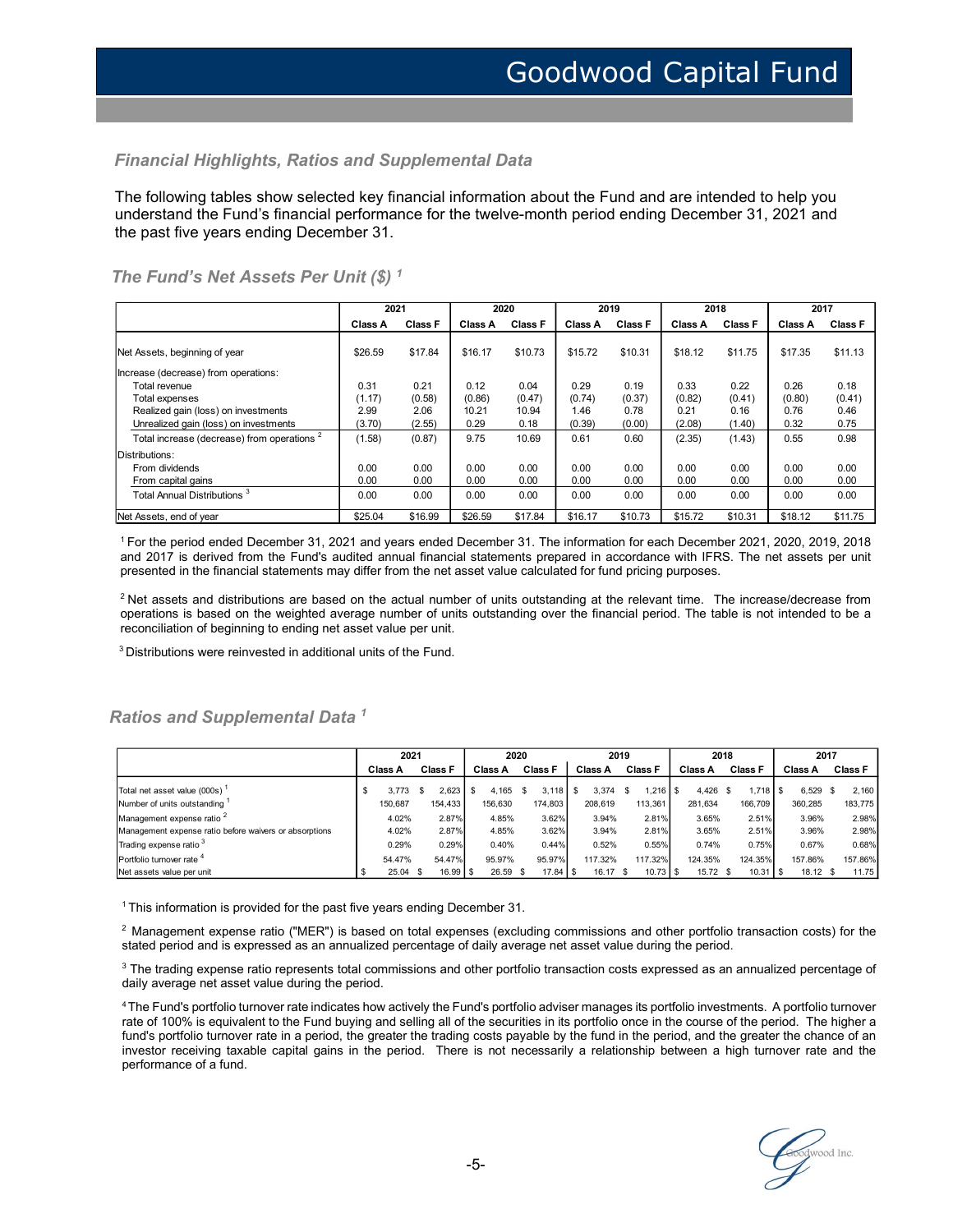### MANAGEMENT FEES

The Manager is entitled to receive a management fee based on the net asset value of each class of the Fund. The management fee for Class A units of the Fund is 1.90% per annum and for Class F units of the Fund is 0.90% per annum. The fee is calculated and accrued on each valuation date of the Fund, in consideration for managing the day-to-day business of the Fund. This includes managing the investment portfolio, providing investment analysis and making decisions relating to the investment assets in the Fund.

The management fees for the year ended December 31, 2021 were \$121,824. Please refer to Related Party Transactions - Other on page 4.

For the year ended December 31, 2021, approximately 72% of the total management fee revenue received from the Fund was attributable to management and investment management services. The balance of these fees was used to pay dealer compensation costs on Class A units.

#### PAST PERFORMANCE

The Fund's performance information assumes that all distributions made by the Fund in the periods shown were reinvested in additional units of the Fund. The performance information does not include deduction of sales, transfer, redemption, other charges (which distributors may charge) or income taxes payable. These additional charges and taxes would reduce such returns. The Fund's past performance is no guarantee of how it will perform in the future.

#### Year-by-Year Returns

The bar chart shows how the Fund's performance has varied from year to year for each of the periods shown. It shows in percentage terms how an investment made on January 1 would have increased or decreased by December 31 of that year.



#### Class A

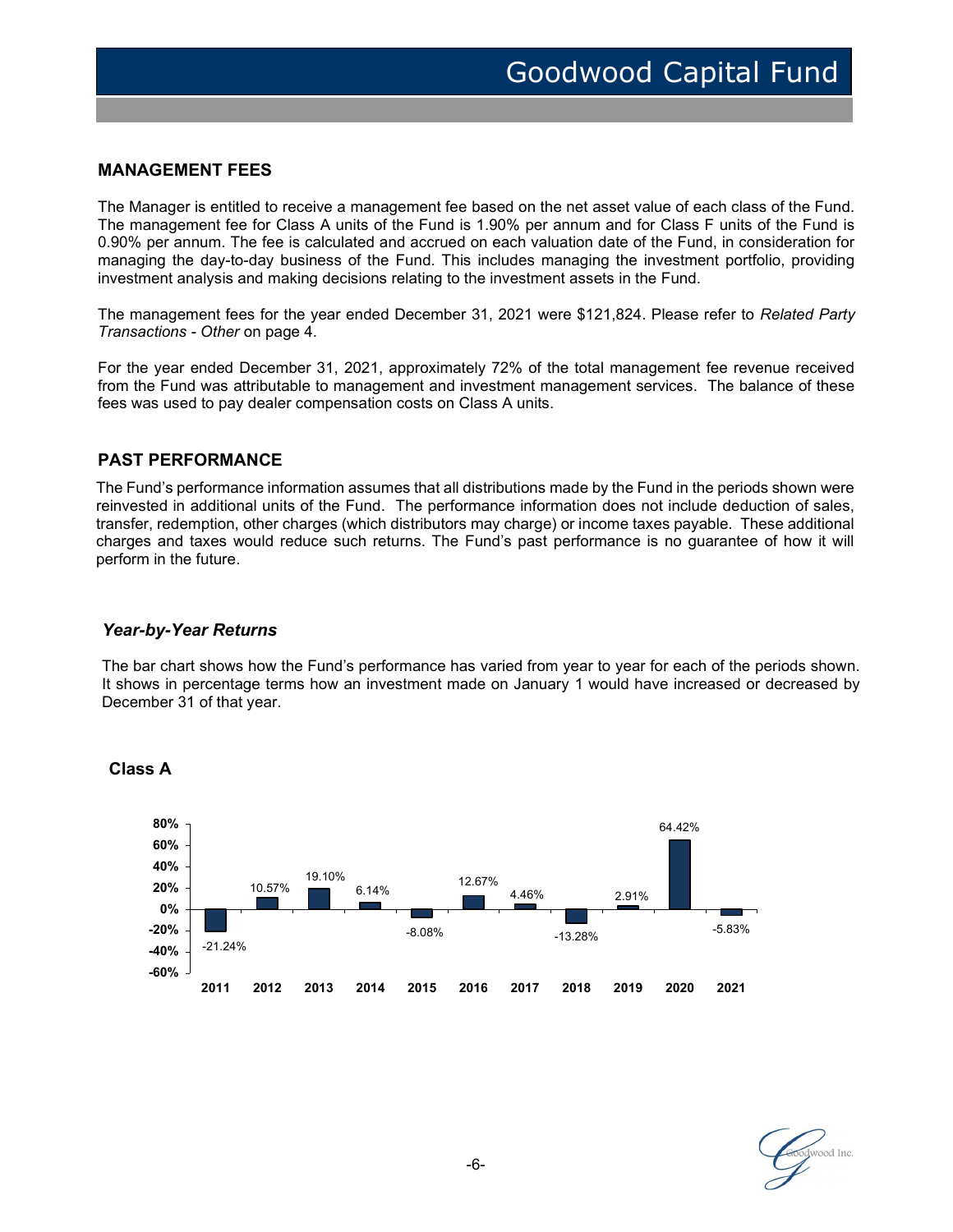



\* For the period beginning July 8, 2016 (the date on which units of class F were first sold) to December 31, 2016.

### Annual Compound Returns

 Fund invested in any particular market capitalization will vary and may include a large portion invested in small-The below table shows the historical annual compound total return of Class A and Class F units of the Fund for the indicated periods ended December 31 as compared to the broad market performance of the: (i) S&P/TSX Composite Total Return Index and (ii) S&P/TSX SmallCap Total Return Index. The proportion of assets of the cap issuers. Class F units have been distributed since July 8, 2016 and therefore, annual compound returns for that class for the 10 year period is not available. Annualized return for Class F units since inception (July 8, 2016)<br>
2016<br>
2016 Compound Returns<br>
2016 2017 2018 2016 2017 2018 2019 2020 2021<br>
12.29%.<br>
2011 2012 2013 2014 2015 2016 2017 2018 2019 2020 2021<br>
12.29%.<br>
2011 2012 2013 2014 2015 2016 2017 2018 2019 2020 2021<br>
12.29%.<br> -12.29% 4.76% 4.76% 4.76% 4.76% 4.76% 6.88 F were first sold) to December 31, 2016.<br>
Altis of class F were first sold) to December 31, 2016.<br>
Altis of class F were first sold) to December 31, 2016.<br>
Altig of the Fund for 12.29%  $4.76%$ <br>
16. 2017. 2018. 2019. 2020. 2021<br>
115 of class F were first sold) to December 31, 2016.<br>
115 of class F were first sold) to December 31, 2016.<br>
117 of the Fund for<br>
117 of the Broad market performance of t 20.27% 16.29% 16.29% 16.29% 16.29% 16.29% 16.29% 16.29% 16.29% 16.29% 16.29% 16.29% 16.29% 16.29% 17.29% 17.29% 17.29% 17.29% 17.29% 17.29% 17.29% 17.29% 17.29% 17.29% 17.29% 10.04% 9.2016 (the diale of mpo und Returns co 2011 2012 2013 2014 2015 2016 2017 2018 2019 2020 2021<br>
Repeated beginning July 8, 2016 (the date on which units of class F were first sold) to December 31, 2016.<br>
Compound Returns<br>
table shows the historical annual compo 2011 2012 2013 2014 2015 2016 2017 2018 2019 2020 2021<br>
2011 2012 2013 2014 2015 2016 2017 2018 2019 2020 2021<br>
Dependent Deginating July 8, 2016 (the date on which units of class F were first sold) to December 31, 2016.<br>

| <b>Compound Return (%)</b>           | '1 Year   | 3 Year | 5 Year | 10 Year | <b>Since Inception</b>   |
|--------------------------------------|-----------|--------|--------|---------|--------------------------|
| Goodwood Capital Fund - Class A      | $-5.83\%$ | 16.80% | 7.62%  | 7.65%   | 5.28%                    |
| Goodwood Capital Fund - Class F      | -4.76%    | 18.12% | 8.83%  |         | 10.14%                   |
| S&P/TSX SmallCap Total Return Index  | 20.27%    | 16.29% | 5.75%  | 5.01%   |                          |
| S&P/TSX Composite Total Return Index | 25.09%    | 17.52% | 10.04% | 9.14%   | $\overline{\phantom{a}}$ |

S&P/TSX Composite Total Return Index is a broad-based market capitalization weighted index of the largest, most widely held stocks traded on the Toronto Stock Exchange. The index includes reinvestment of dividends and capital gains.

S&P/TSX SmallCap Total Return Index provides an investable index for the Canadian small cap market and follows the same methodology as the S&P/TSX Composite Index. The index includes reinvestment of dividends and capital gains.

toodwood Inc.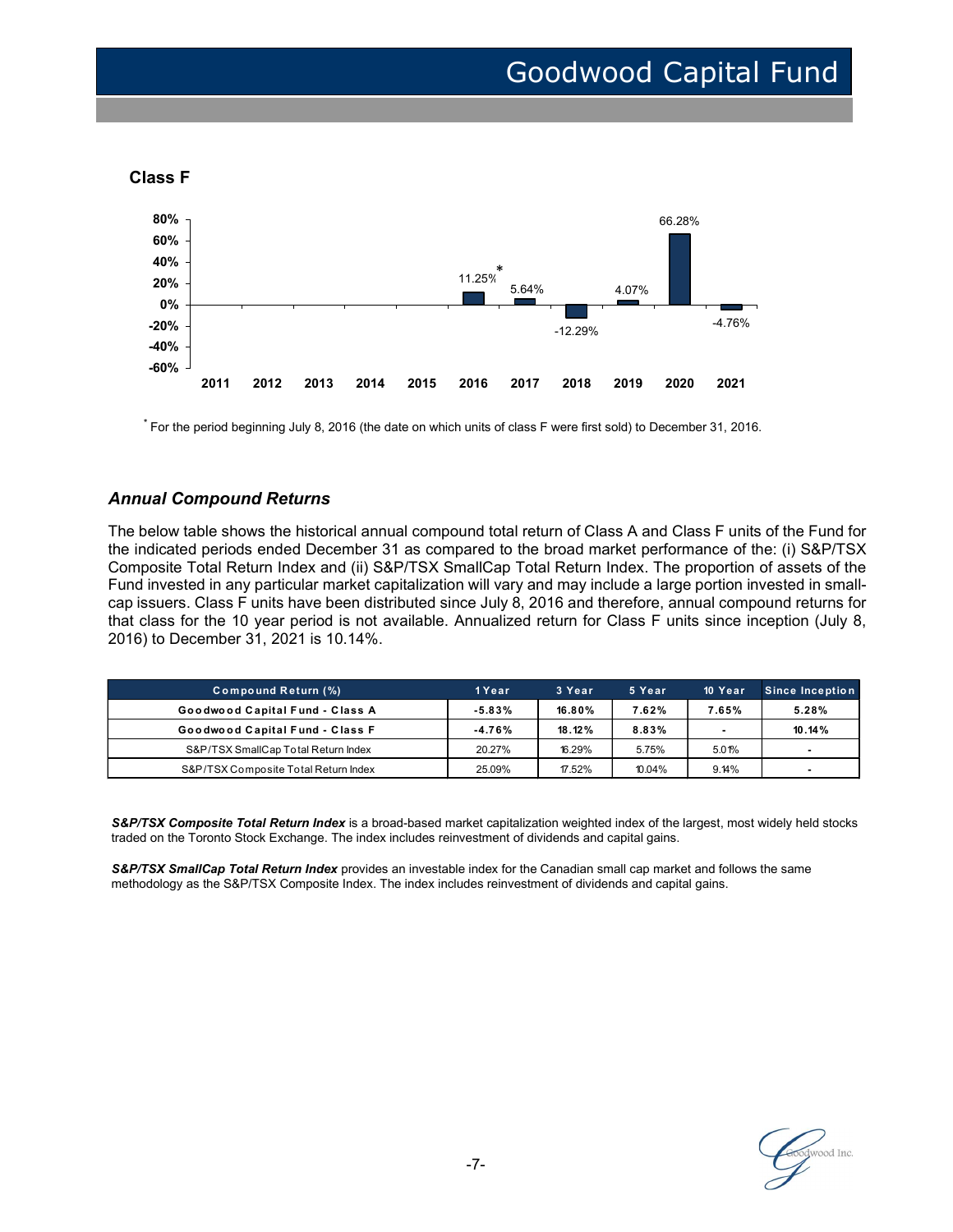## SUMMARY OF INVESTMENT PORTFOLIO AS AT DECEMBER 31, 2021

#### Asset Mix (as a % of NAV)



## Goodwood Capital Fund Holdings (Top 25 as a % of Total Net Assets)

| et Cash<br>ther |                                        | 2.6%<br>2.0%<br>100.0%                                            |                                                  |  |
|-----------------|----------------------------------------|-------------------------------------------------------------------|--------------------------------------------------|--|
|                 | otal Net Assets:                       | \$6,396,706                                                       | ■ Canadian Equity ■ US Equity ■ Net Cash ■ Other |  |
|                 |                                        | oodwood Capital Fund Holdings (Top 25 as a % of Total Net Assets) |                                                  |  |
| $\mathbf{1}$    | Voxtur Analytics Corp                  |                                                                   | 9.8%                                             |  |
| 2               | Polaris Infrastructure Inc             |                                                                   | 6.2%                                             |  |
| 3               | NowVertical Group Inc.                 |                                                                   | 5.7%                                             |  |
| 4               | Quipt Home Medical Corp.               |                                                                   | 5.3%                                             |  |
| 5               | <b>Brookfield Business Partners LP</b> |                                                                   | 5.2%                                             |  |
| 6               | Newtopia Inc                           |                                                                   | 4.6%                                             |  |
| 7               | Cargojet Inc                           |                                                                   | 4.2%                                             |  |
| 8               | Quisitive Technology Solutions Inc     |                                                                   | 4.2%                                             |  |
| 9               | Good Natured Products Inc              |                                                                   | 3.9%                                             |  |
| 10              | Sangoma Technologies Corporation       |                                                                   | 3.8%                                             |  |
| 11              | PopReach Corp                          |                                                                   | 3.7%                                             |  |
| 12              | Argan Inc                              |                                                                   | 3.7%                                             |  |
| 13              | Waterloo Brewing Ltd                   |                                                                   | 3.4%                                             |  |
| 14              | HEICO Corp Class A                     |                                                                   | 3.3%                                             |  |
| 15              | Enghouse Systems Ltd                   |                                                                   | 3.3%                                             |  |
| 16              | <b>Boyd Group Services Inc</b>         |                                                                   | 2.9%                                             |  |
| 17              | Gibson Energy Inc                      |                                                                   | 2.9%                                             |  |
| 18              | Air Canada                             |                                                                   | 2.6%                                             |  |
| 19              | Medexus Pharmaceuticals, Inc.          |                                                                   | 2.6%                                             |  |
| 20              | TFI International Inc                  |                                                                   | 2.5%                                             |  |
| 21              | CCL Industries Inc                     |                                                                   | 2.5%                                             |  |
| 22              | Green Impact Partners Inc              |                                                                   | 2.7%                                             |  |
| 23              | Nanoxplore Inc                         |                                                                   | 2.3%                                             |  |
| 24              | FirstService Corp                      |                                                                   | 2.2%                                             |  |
| 25              |                                        | Opera Event Inc CV 12.5% 07/26/2026                               | 2.0%                                             |  |